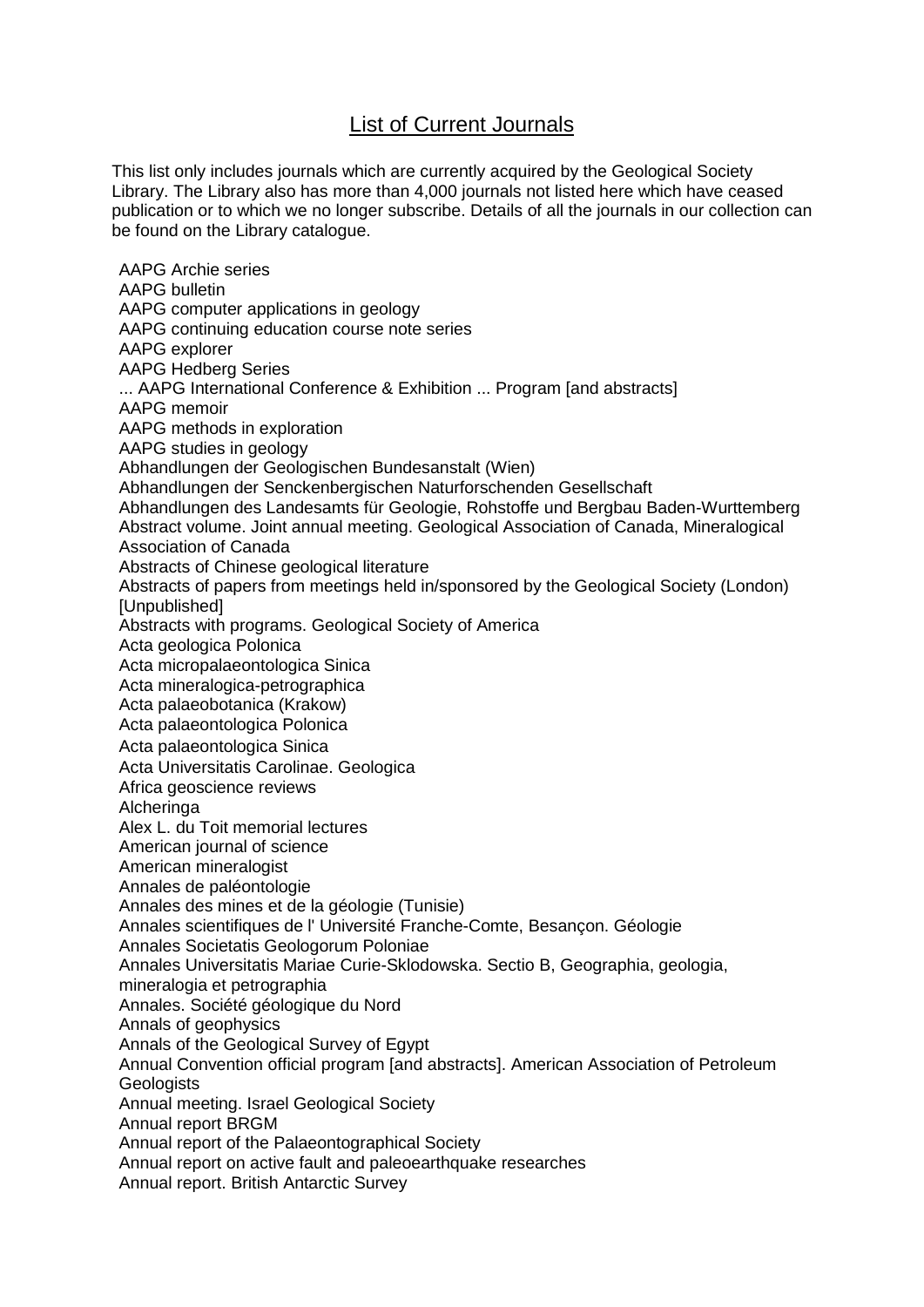Annual report. British Geological Survey Annual report. Bureau of Economic Geology, University of Texas at Austin Annual report. Council for Geoscience (South Africa) Annual report. Geological Society (London) Annual report. Geological Survey of Norway Annual report. Minerals and Geoscience Department, Malaysia Annual report. Natural History Museum of Los Angeles County Annual report. Southampton Oceanography Centre Annual review of earth and planetary sciences Annual review. Irish Association for Economic Geology Annual review. Mineral Resources Tasmania Annual review. Natural History Museum (London) Annual technical report. Council for Geoscience (South Africa) Antarctic science Anuarul Institutului Geologic al Romaniei (Bucuresti) APPEA journal Applied earth science Applied geochemistry Archives des sciences Archiwum mineralogiczne Årsmelding. Norsk polarinstitutt Atti ticinensi di scienze della terra. Serie speciale (Pavia) Aus Geo News AusIMM bulletin Awards. Geological Society (London) Basin research Beiträge zur geologischen Karte der Schweiz Beiträge zur Hydrogeologie Beringeria: Würzburger geowissenschaftliche Mitteilungen Bibliography of Namibian earth science Biennial report. Federal Institute for Geosciences and Natural Resources (Hannover) Billet. Edinburgh Geological Society Biostratigraphic series. South African Committee for Stratigraphy Biuletyn Państwowego Instytutu Geologicznego Boletim paranaense de geociências Boletin geologico y minero (Madrid) Boletin informativo. Comite Nacional Español, Programa Internacional de Geociencias Boletin. Instituto Geologico Minero y Metalurgico, Peru. Serie A, Carta geologica nacional Boletin. Instituto Geologico Minero y Metalurgico, Peru. Serie B, Geologia economica Boletin. Instituto Geologico Minero y Metalurgico, Peru. Serie C, Geodinamica e ingenieria geologica Boletin. Servicio Nacional de Geologia y Mineria, Chile Bollettino del Servizio Geologico d' Italia Bollettino della Societa geologica italiana. Volume speciale Boreas BP statistical review of world energy BSRG ... Annual meeting abstracts (British Sedimentological Research Group) Bulletin. Australian Geological Survey Organisation Bulletin. Council for Geoscience (South Africa) Bulletin de l' Institut scientifique, Rabat. Section sciences de la terre Bulletin of the Natural History Museum in Belgrade. New series Bulletin de la Société fribourgeoise des sciences naturelles Bulletin de la Société Géologique de France Bulletin du Service géologique national (Algerie)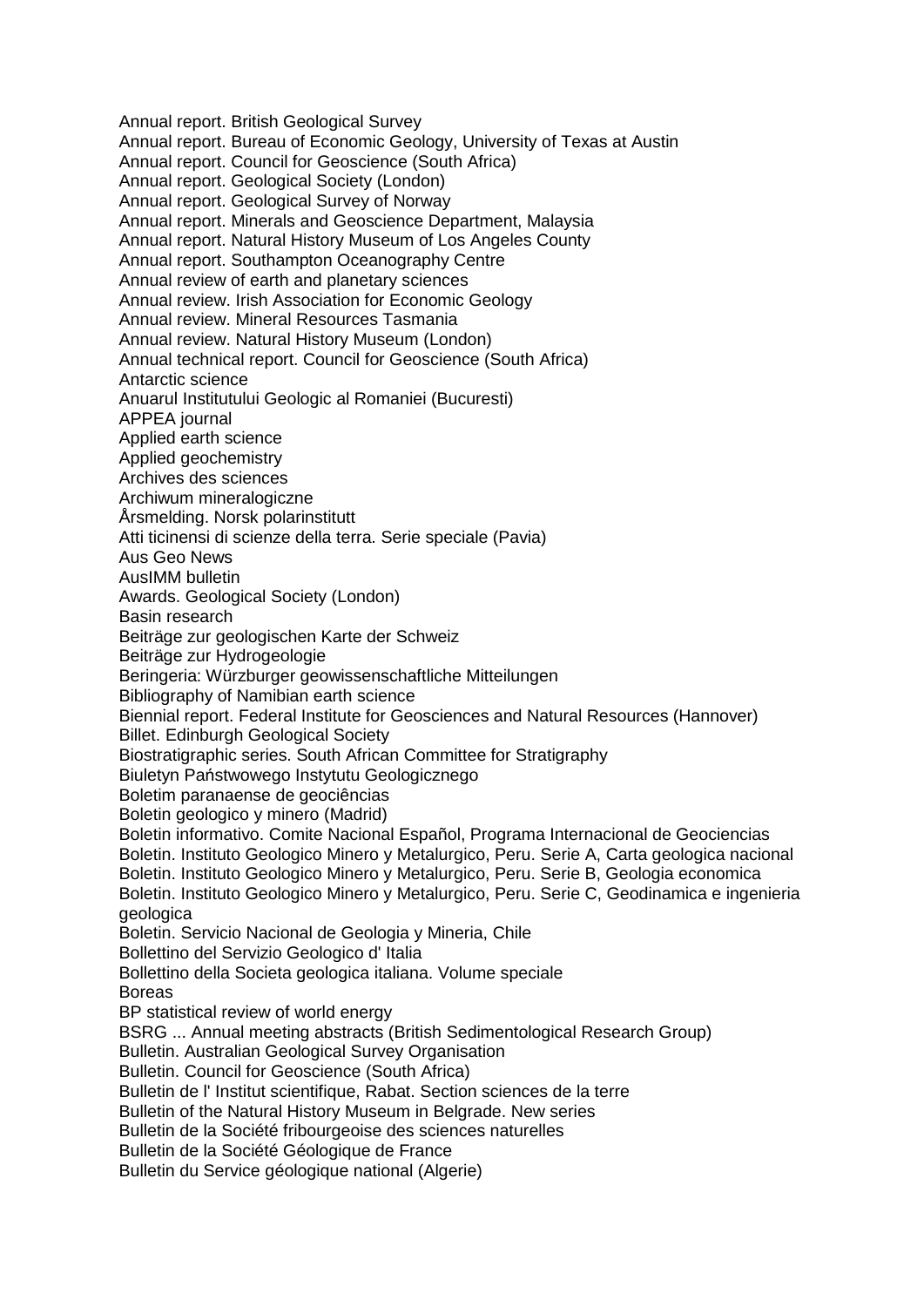Bulletin. Geological Survey Department, Republic of Botswana Bulletin. Geological Survey of Canada Bulletin. Geological Survey of Finland Bulletin. Geological Survey of Israel Bulletin. Geological Survey of Namibia Bulletin. Geological Survey of Western Australia Bulletin. Houston Geological Society Bulletin of Canadian Petroleum Geology Bulletin of engineering geology and the environment Bulletin of geosciences (Praha) Bulletin of Nanjing Institute of Geology and Palaeontology, Academia Sinica Bulletin of the Central Geological Survey (Taiwan) Bulletin of the Earthquake Research Institute, University of Tokyo Bulletin of the Geological Society of Denmark Bulletin of the Geological Society of Finland Bulletin of the Geological Society of Greece Bulletin of the Geological Society of Malaysia Bulletin of the Geological Survey Department, Cyprus Bulletin of the Mineral Research and Exploration Institute of Turkey Bulletin of volcanology Bulletin. Zimbabwe Geological Survey Bulletins of American paleontology Bulletins of the Geological Survey of India. Series A, Economic geology Byulleten Moskovskogo obshchestva ispytatelei prirody. Otdel geologicheskii Cainozoic research Canadian journal of earth science Canadian mineralogist Canadian mineralogist. Special publication Carbonates and evaporites Caribbean journal of earth science Catalogue of South African lithostratigraphic units Cave and karst science: transactions of the British Cave Research Association Central European geology Chemical geology Chronostratigraphic series. South African Committee for Stratigraphy Ciencias da terra (Lisboa) Circular. International Subcommission on Stratigraphic Classification of IUGS Commission on Stratigraphy Circular. Quaternary Research Association Ciria news Clay minerals Collapsing soils communique Colorado School of Mines quarterly Communications of the Geological Survey of Namibia Communications. Faculty of Sciences, University of Ankara. Series C, Biology, geological engineering and geophysical engineering Comptes rendus geosciences Computers & geosciences Comunicações geológicas Concepts in hydrogeology and environmental geology. SEPM (Society for Sedimentary Geology) Contributions in science. Natural History Museum of Los Angeles County Contributions to sedimentary geology Coprolite. Geological Curators' Group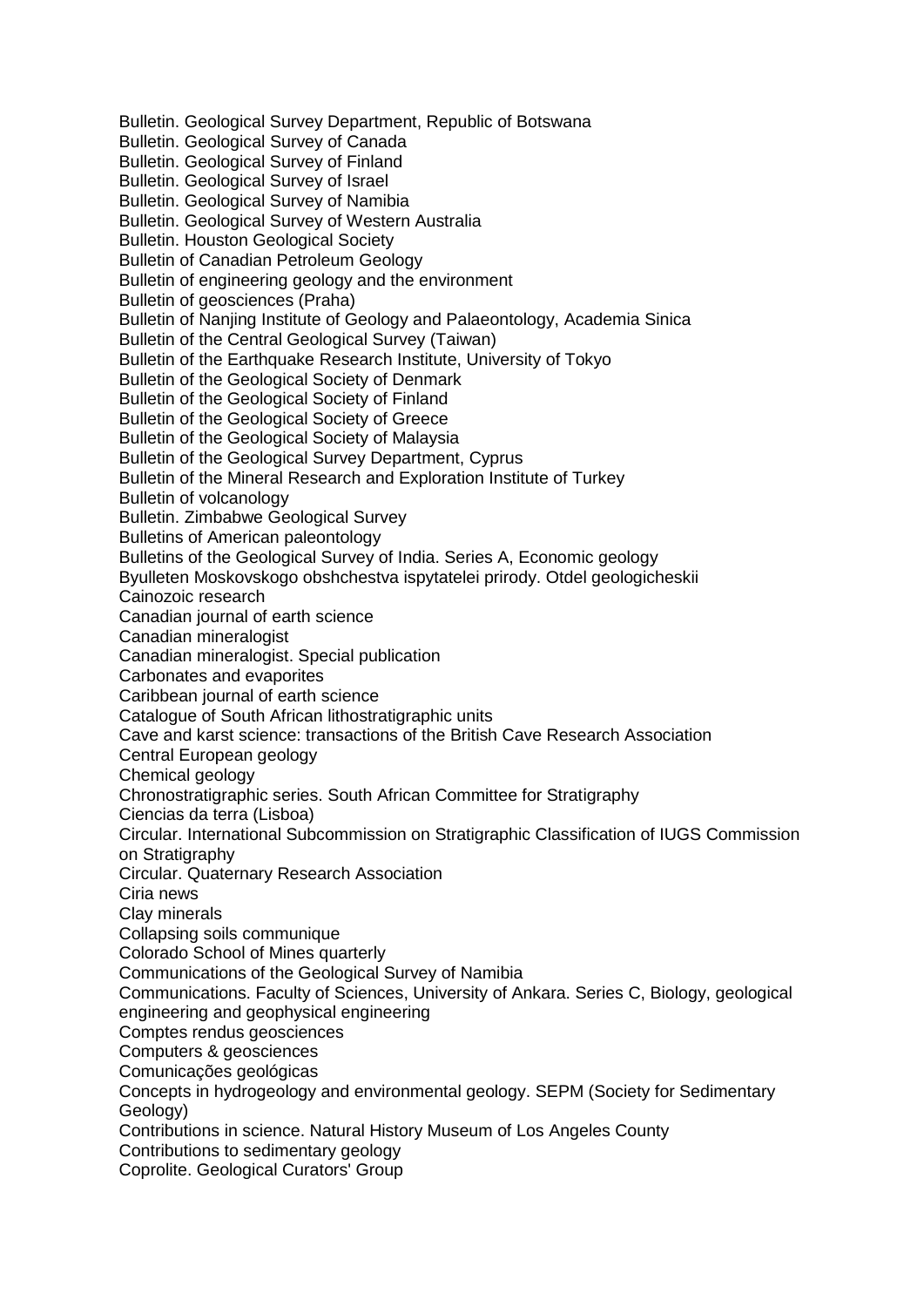Cretaceous Research Cruise report. Geological Survey of Japan Current research. Geological Survey of Israel Czech Geological Survey special papers Danmarks geologiske undersøgelse. Kortserie Danmarks og Grønlands Geologiske Undersøgelse Rapport Denkschriften der Schweizerischen Akademie der Naturwissenschaften Developments in sedimentology Dicengxue zazhi Diqiu kexue: zhonggo dizhi daxue xuebao Discovering geology: an Earthwise publication Documents de l' Institut Scientifique Documents du BRGM Earth Earth and environmental science transactions of the Royal Society of Edinburgh Earth and planetary science letters Earth evolution sciences. University of Tsukuba Earth heritage Earth science Ireland Earth-science reviews Earth sciences history Earth surface processes and landforms **Earthmatters Earthwise** Economic geology Economic geology monograph Edinburgh geologist **Elements** Engineering geology Environmental earth sciences Environmental & engineering geoscience Environmental geochemistry and health Episodes Erdwissenschaftliche Beiträge zum Naturschutz Erkundung mineralischer Rohstoffe in Bayern Estonian journal of earth sciences Estudios geologicos (Madrid) Estudos notas e trabalhos do Instituto Geologico e Minero (Portugal) European geologist European journal of mineralogy European mineral statistics Expanded abstracts with biographies ... Technical program [Annual meeting]. Society of Exploration Geophysicists Exploration and mining geology Extended abstracts ... conference and technical exhibition ... European Association of Geoscientists & Engineers Facies First break Folia quaternaria Fossil record Fossils. Palaeontological Society of Japan GA: magazine of the Geologists' Association Gaia. National and Kapodistrian University of Athens. Edition of the Department of Geology Gaia: revista de geociencias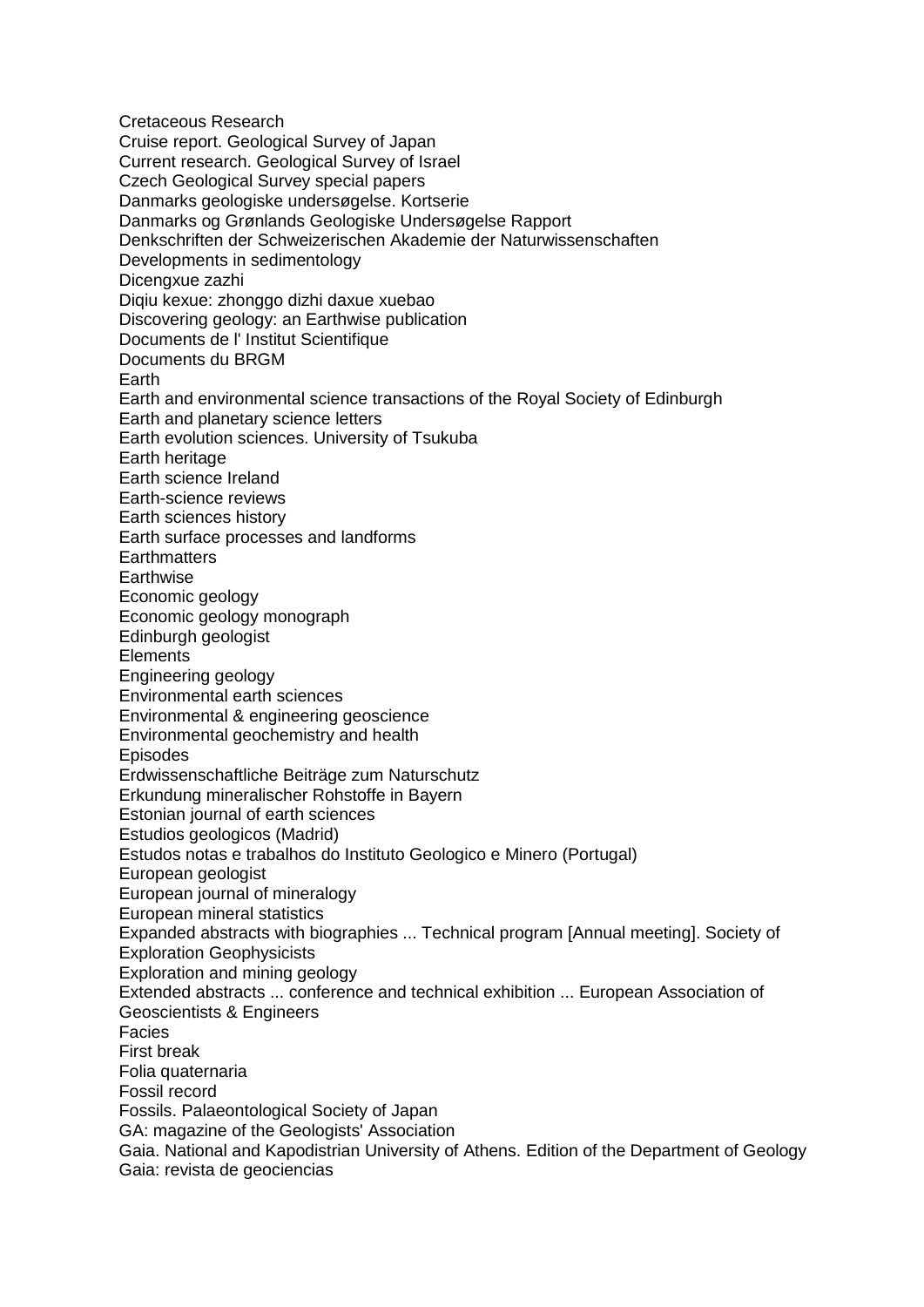Gems & jewellery Geo.Alp Geo ExPro Geo Kartenbrief Geo Katalog. Band 2, Geowissenschaften GEO publication (Hong Kong) GeoActa GeoArabia Geobios Geobulletin. Geological Society of South Africa Geochemistry: exploration, environment, analysis Geochimica et cosmochimica acta Geochronique Geociencias (Sao Paulo) Geociencias: revista da Universidade de Aveiro **Geodiversitas** Geodynamics series. American Geophysical Union Geo-Forum Rheinland-Pfalz Geogaceta Geolog Geologi Geologia Croatica Geologia Sudetica Geologica acta Geologica Balcanica (Sofia) Geologica Bavarica Geologica Belgica Geologica Carpathica Geologica Macedonica Geologica Saxonica Geological Association of Canada special paper Geological curator Geological journal Geological magazine Geological papers. Geological Survey of Malaysia Geological review (Beijing) Geological Society of America bulletin Geological Society engineering geology special publication (London) Geological Society memoir (London) Geological Society special publication (London) Geological Society special report (London) Geological Survey of Denmark and Greenland bulletin Geological Survey of Finland special paper Geological Survey of Western Australia annual review Geologische Abhandlungen Hessen Geologisches Jahrbuch Geologisches Jahrbuch Hessen Geologisches Jahrbuch. Reihe A, Allgemeine und regionale Geologie Bundesrepublik Deutschland und Nachbargebiete, Tektonik, Stratigraphie, Paläontologie Geologisches Jahrbuch. Reihe B, Regionale Geologie Ausland Geologisches Jahrbuch. Reihe C, Hydrogeologie, Ingenieurgeologie Geologisches Jahrbuch. Reihe D, Mineralogie, Petrologie, Geochemie, Lagerstattenkunde Geologisches Jahrbuch. Reihe E, Geophysik Geologisches Jahrbuch. Reihe F, Bodenkunde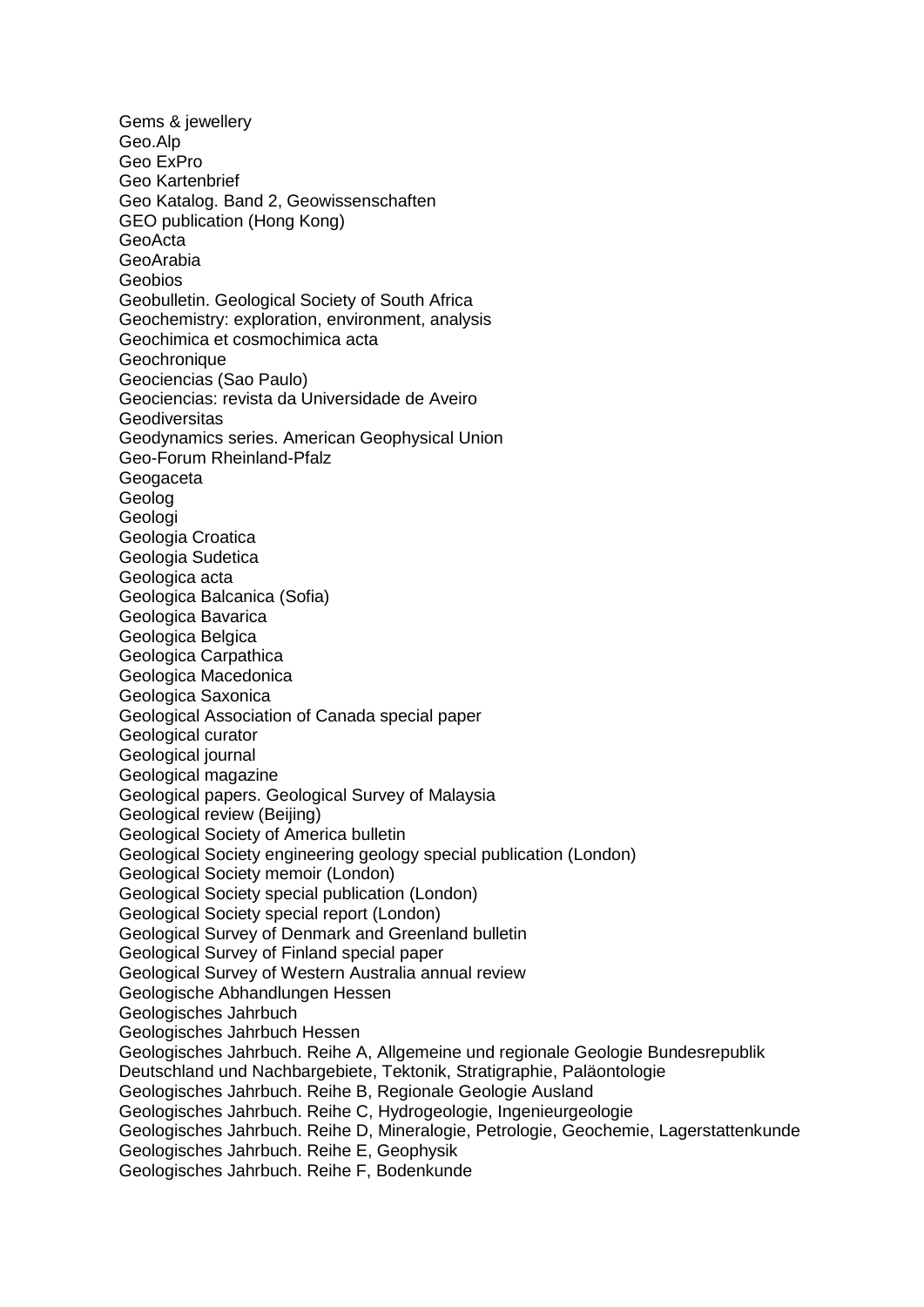Geologisches Jahrbuch. Reihe G, Informationen aus den Bund/Lander-Arbeitsgruppen der Staatlichen Geologischen Dienste in der Bundesrepublik Deutschland Geologisches Jahrbuch. Reihe H, Wirtschaftsgeologie, Berichte zur Rohstoffwirtschaft Geologisches Jahrbuch. Sonderhefte. Reihe A, Allgemeine und regionale Geologie Bundesrepublik Deutschland und Nachbargebiete, Tektonik, Stratigraphie, Paläontologie Geologisches Jahrbuch. Sonderhefte. Reihe H, Wirtschaftsgeologie, Berichte zur Rohstoffwirtschaft Geologists' Association guide Geologist's directory. Geological Society (London) **Geologues** Geology Geology matters Geology today Geomagnetic bulletin. British Geological Survey Geo-marine letters Geophemera Geophysical monograph. American Geophysical Union Geophysical research abstracts [CD-ROM] **Geophysics** Geoscience Canada reprint series Geoscience in south-west England Geosciences: la revue du BRGM pour une terre durable **Geoscientist** Geotechnical and geological engineering Geotechnical services file **Géotechnique** Geotectonic research GFF GLA Fachberichte Global and planetary change GNS Science monograph Gondwana research Ground water Ground water monitoring and remediation GRSG newsletter GSA today Guide series. Geological Survey of Ireland Hallesches Jahrbuch für Geowissenschaften. Reihe B: Geologie, Palaontologie, Mineralogie Handbook. Council for Geoscience (South Africa) Handbook. Scientific Committee on Oceanic Research Hellenic journal of geosciences Himalayan geology History of Geology Group newsletter Holiday geology guides: an Earthwise publication Holiday geology map: an Earthwise publication Hong Kong Geological Survey sheet report Humberside geologist Hydrogeology journal Hydrological data United Kingdom. Hydrometric register and statistics Ichthyolith issues. Special publication Ichthyolith issues: news and views on Palaeozoic vertebrate microfossils Indian journal of geosciences Information circular. Geological Survey of Ireland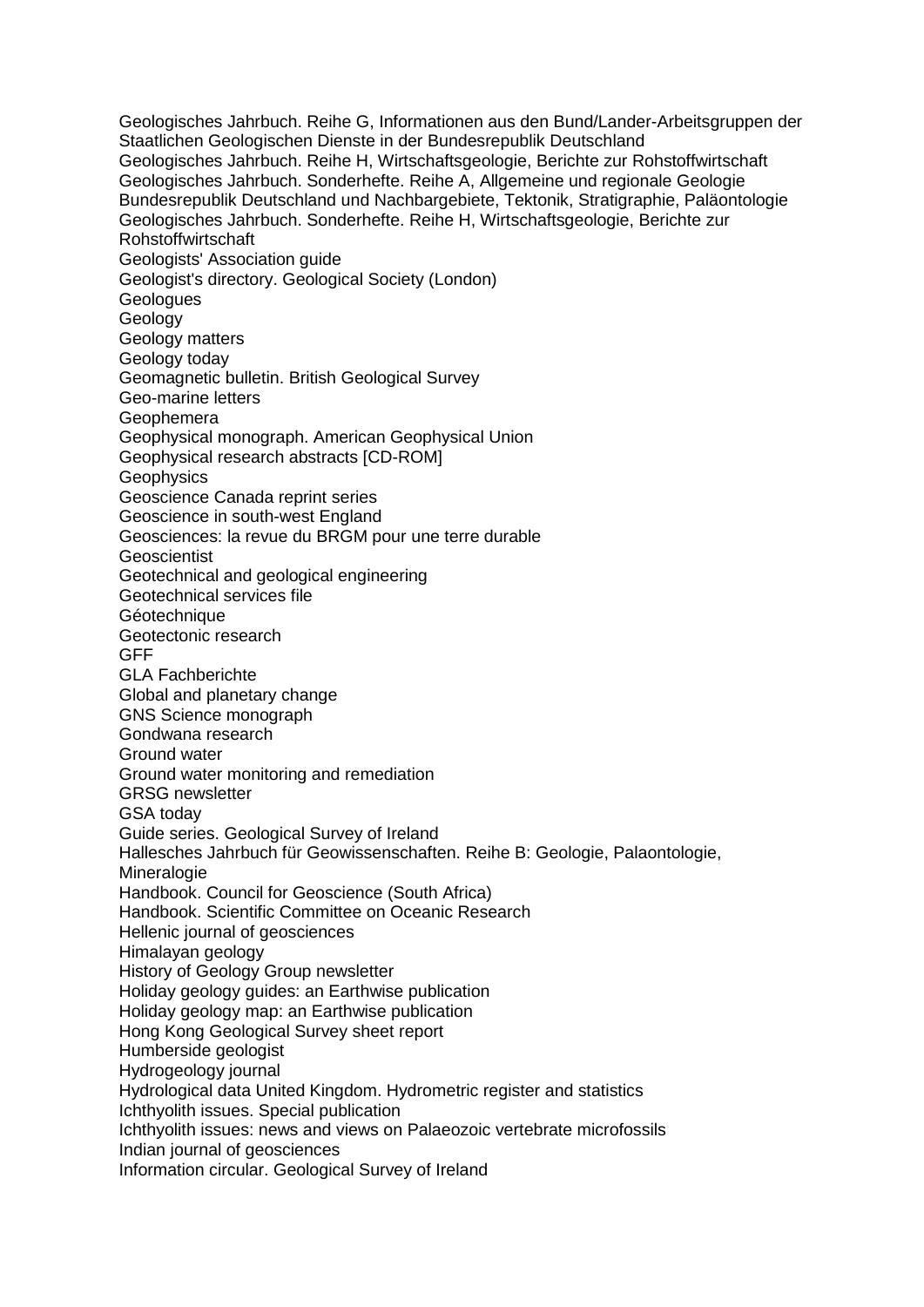Informationen. Landesamt für Geologie, Rohstoffe und Bergbau Baden-Wurttemberg Institute of Geological & Nuclear Sciences geological map (New Zealand) International Geological Congress [Publications] International geology review International journal of coal geology International journal of earth sciences International journal of rock mechanics and mining sciences IODP UK newsletter Irish journal of earth sciences Island arc Israel journal of earth sciences Italian journal of geosciences Jahresbericht der Geologischen Bundesanstalt (Wien) Jahresbericht. Bayerisches Geologisches Landesamt Jahreshefte des Landesamtes für Geologie, Rohstoffe und Bergbau Baden-Wurttemberg Jokull Journal and proceedings of the Royal Society of New South Wales Journal of African earth sciences Journal of Asian earth sciences Journal of conference proceedings Journal of earth and planetary sciences Nagoya University Journal of foraminiferal research Journal of gemmology Journal of geochemical exploration Journal of geodynamics Journal of geology Journal of geosciences (Praha) Journal of Himalayan earth sciences Journal of Iberian geology Journal of metamorphic geology Journal of micropalaeontology Journal of mining and geology (Ibadan) Journal of paleontology Journal of petroleum geology Journal of petrology Journal of Quaternary science Journal of science of the Hiroshima University. Series C, Geology and mineralogy Journal of sedimentary research Journal of South American earth sciences Journal of structural geology Journal of systematic palaeontology Journal of the Geological Society (London) Journal of the Geological Society of India Journal of the Geological Society of Japan Journal of the Geological Society of Sri Lanka Journal of volcanology and geothermal research Key issues in earth sciences. Geological Society (London) Landmark papers Leading edge Lethaia Lithos **Lithosphere** Lithostratigraphic series. South African Committee for Stratigraphy Loess letter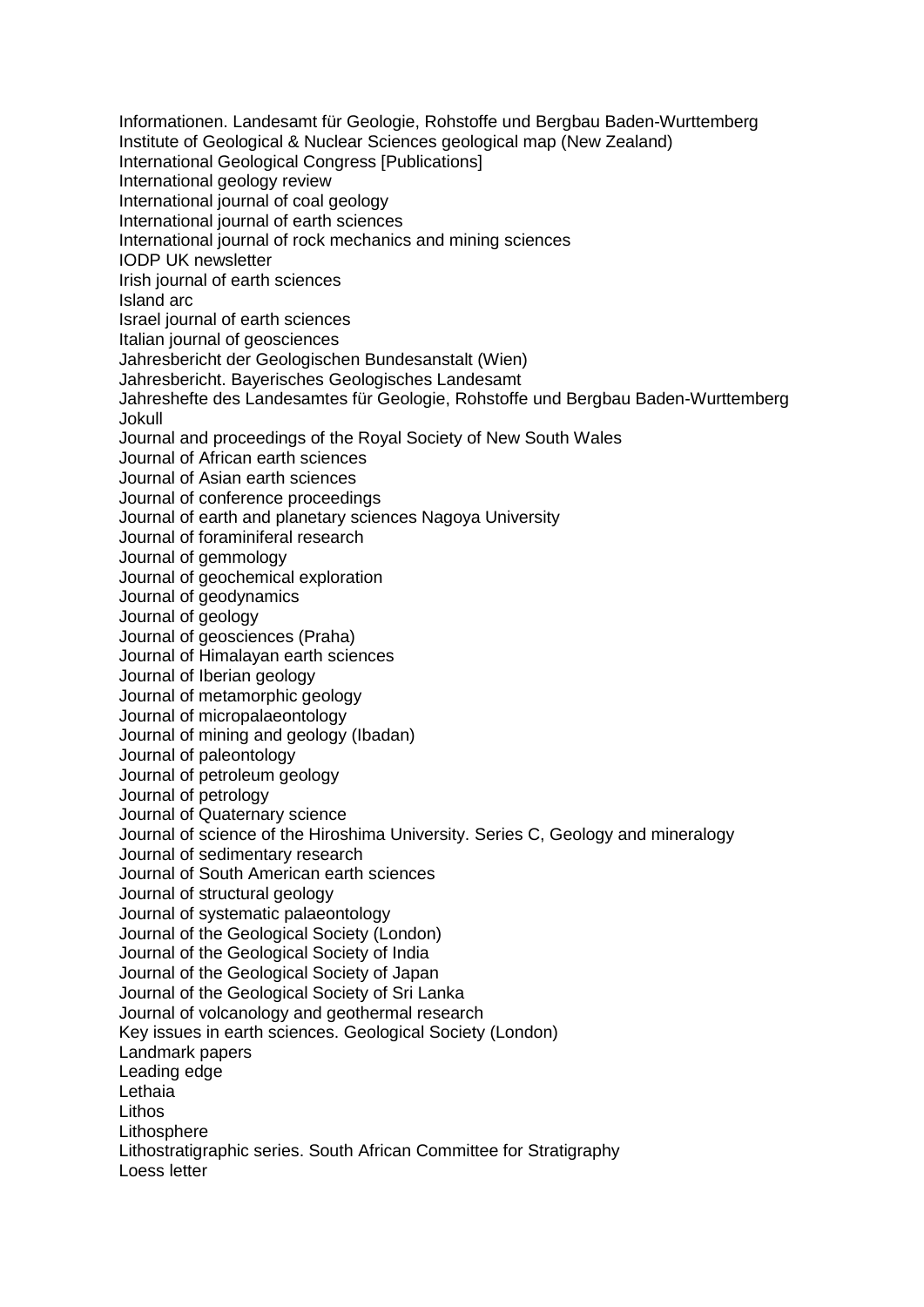Loess letter supplement Luma. Leeds University Mining Association Mainzer geowissenschaftliche Mitteilungen Map report series. Geological Survey of Ireland Marine and petroleum geology Marine geology Marine geophysical researches Marine micropaleontology Materials world Meddelelser om Grønland. Geoscience Memoir. BGS Memoir. Canadian Society of Petroleum Geologists Memoir. Council for Geoscience (South Africa) Memoir. Geological Society of America Memoir. Geological Society of India Memoir. Geological Survey Department, Cyprus Memoir. Geological Survey of Namibia Memoir. Geological Survey of Western Australia Memoir. Paleontological Society Memoires de geosciences Rennes Memoires de la Société géologique de France. Nouvelle serie Memoires du service géologique national (Algerie) Memoirs of the Faculty of Science, Kyoto University. Series of geology and mineralogy Memoirs of the Geological Survey of Belgium Memoirs. Geological Survey of India Memorials. Geological Society of America Memorias e noticias. Publicacoes do Departamento de Ciencias da Terra e do Museu Mineralogico e Geologico da Universidade de Coimbra. Nova serie Memorie della Societa geologica italiana Memorie descrittive della carta geologica d' Italia Memorie per servire alla descrizione della carta geologica d' Italia Mercian geologist MESA journal Micropalaeontology Mineral processing and extractive metallurgy Mineral resources bulletin. Geological Survey of Western Australia Mineral resources report. Geological Survey Department, Republic of Botswana Mineral resources series. Zimbabwe Geological Survey Mineralia Slovaca Mineralium deposita Mineralogical magazine Mineralogical Society bulletin Mining annual review Mining environmental management Mining journal Mining magazine Miscellaneous publication. Geological Survey of India Mitteilungen aus dem Geologisch-Paläontologischen Institut der Universitat Hamburg Mitteilungen der Naturforschenden Gesellschaften beider Basel Monograph of the Palaeontographical Society **Nature** Nature geoscience Netherlands journal of geosciences Neues Jahrbuch für Mineralogie. Abhandlungen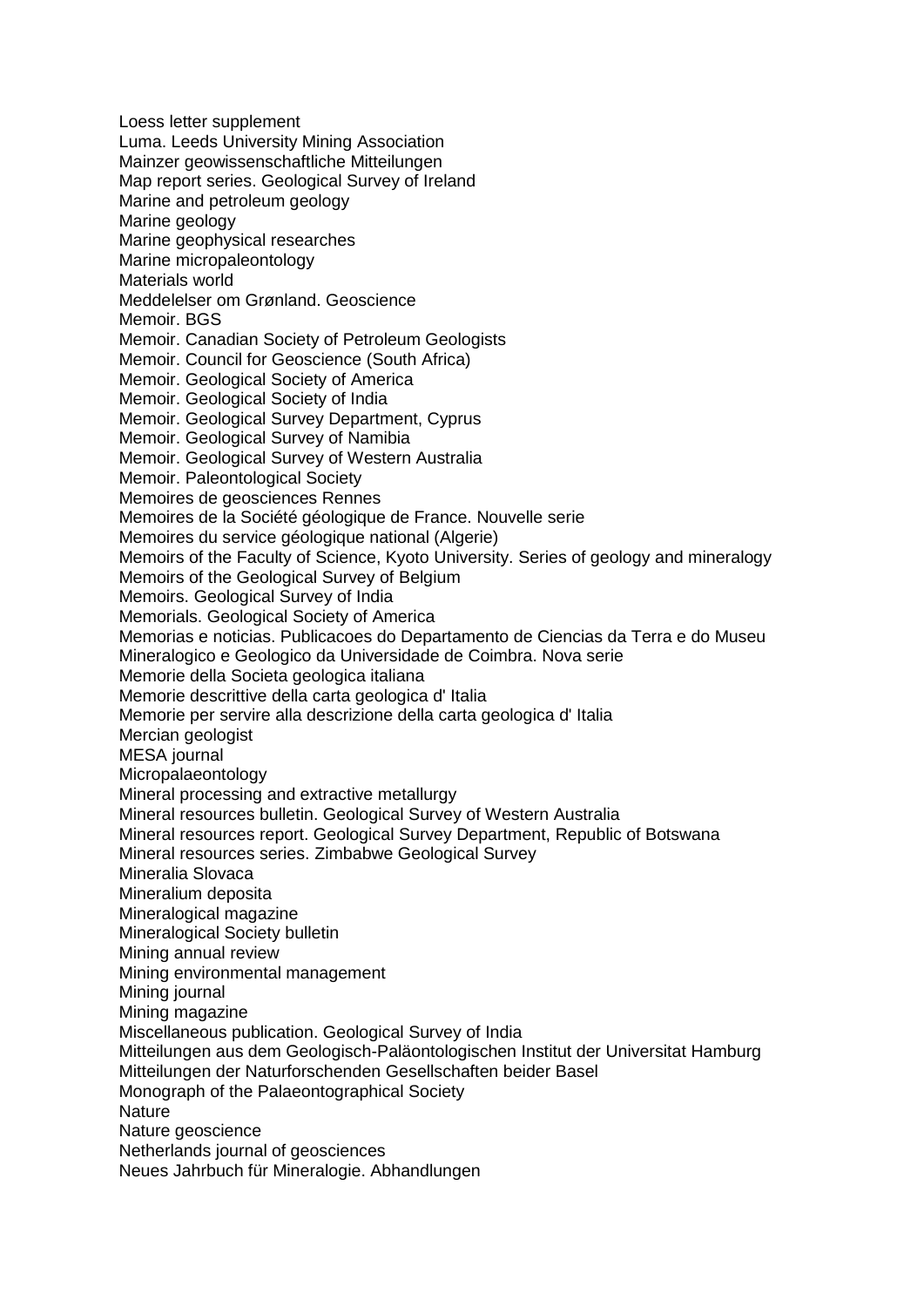New Zealand Geological Survey record New Zealand journal of geology and geophysics News. Geological Survey of India Newsletter. Engineering Group of the Geological Society Newsletter. Geoscience Information Society Newsletter. International Commission on the History of Geological Sciences (INHIGEO) Newsletter of micropalaeontology Newsletters on stratigraphy North West geologist (Liverpool) Notes du Service géologique de Tunisie NPD-bulletin Occasional publication. Yorkshire Geological Society Oil and gas journal ONGC bulletin Open University Geological Society journal Ore geology reviews Organic geochemistry **Outcrop** Palaeobiodiversity and palaeoenvironments Palaeogeography, palaeoclimatology, palaeoecology Palaeontographica Canadiana Palaeontologia Indica Palaeontologia Polonica Palaeontologia Sinica. New series Palaeontology Palaeontology newsletter Palaios Paläontologische Zeitschrift Paleobiology Paleobios (Berkeley) Paleontological research (Tokyo) Paleontological Society papers Pesquisas em geociencias. Instituto de Geociencias, Universidade Federal do Rio Grande do Sul Petroleum geoscience Petroleum review Petroleum science. University of Petroleum, China **Petrophysics** Philosophical transactions of the Royal Society of London [Series A & Series B] Planet Earth Polish Geological Institute special papers Posebna izdanja. Prirodnjacki Muzej u Beogradu [Special edition. Natural History Museum in Belgrade] Prace geologiczne. Polska Akademia Nauk, Oddzial w Krakowie, Komisja Nauk Geologicznych Prace mineralogiczne Prace Panstwowego Instytutu Geologicznego Precambrian research Proceedings ... Annual Convention. Indonesian Petroleum Association Proceedings of the ... session. South Pacific Applied Geoscience Commission (SOPAC) Proceedings of the Cotteswold Naturalists' Field Club Proceedings of the Geological Society of Glasgow Proceedings of the Geologists' Association Proceedings of the Institution of Civil Engineers: Geotechnical engineering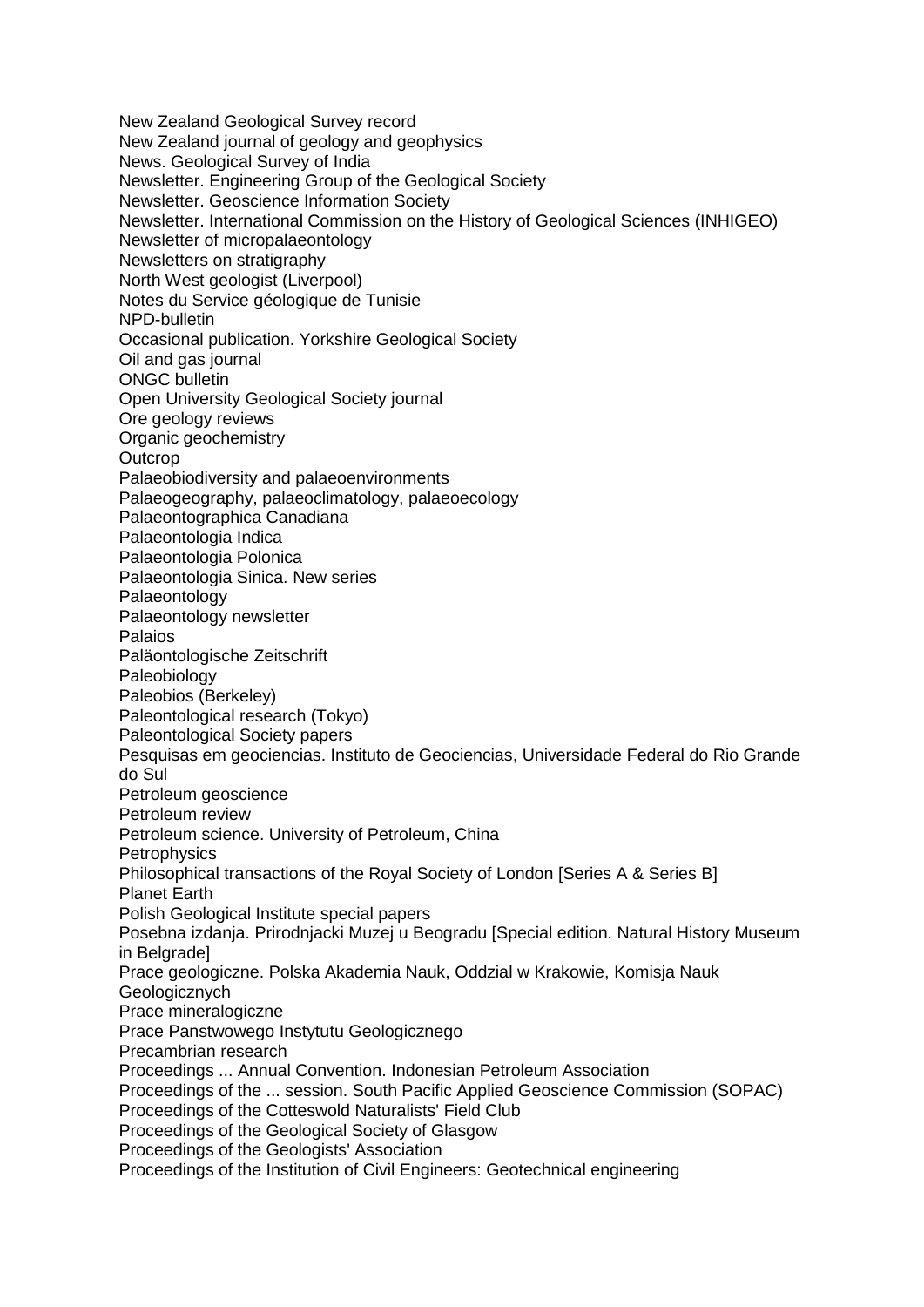Proceedings of the Japan Academy. Series B, Physical and biological sciences Proceedings of the Ocean Drilling Program. Part A, Initial reports Proceedings of the Ocean Drilling Program. Part B, Scientific results Proceedings of the Scientific Committee on Oceanic Research Proceedings of the Shropshire Geological Society Proceedings of the Southeast Asia Petroleum Exploration Society Proceedings of the Yorkshire Geological Society Proceedings. Cumberland Geological Society Proceedings. Geoscience Information Society Professional geologist Professional papers of stratigraphy and palaeontology (Beijing) Program with abstracts ... Annual Meeting. Association of Engineering Geologists Progress report. National Cataloguing Unit for the Archives of Contemporary Scientists Publications on geodesy. Netherlands Geodetic Commission. New series [Publikatie]. Nederlandse Commissie voor Geodesie Pure and applied geophysics Quaderni. Servizio geologico nazionale (Italia). Serie 3 Quarterly journal of engineering geology and hydrogeology (London) Quaternary International Quaternary newsletter Quaternary research Quaternary science reviews Rapport annuel. Programme International de correlation géologique Comité Français Recent additions. Geological Society of London Library Records of the Geological Survey of India Rendiconti della Societa geologica italiana Report. Geological Survey of Israel Report. Geological Survey of Western Australia Report. Geophysical Institute of Israel Report series. Geological Survey of Ireland Report. Northern Territory Geological Survey Reports of the Swiss Geological Survey Reunion des sciences de la terre (Paris) Review of the Bulgarian Geological Society Reviews in economic geology Reviews in engineering geology Reviews in mineralogy and geochemistry Revista Brasileira de paleontologia Revista de la Sociedad Geológica de España Revista del Museo Argentino de Ciencias Naturales. Nueva serie Revista geologica de America Central Revue de micropaleontologie Revue roumaine de geologie Revue roumaine de geophysique Rivista italiana di paleontologia e stratigrafia Rivista italiana di paleontologia e stratigrafia. Memoria Rock mechanics and rock engineering Romanian journal of geophysics Romanian journal of mineralogy Romanian journal of paleontology Romanian journal of petrology Romanian journal of stratigraphy Romanian journal of tectonics and regional geology Royal Engineers journal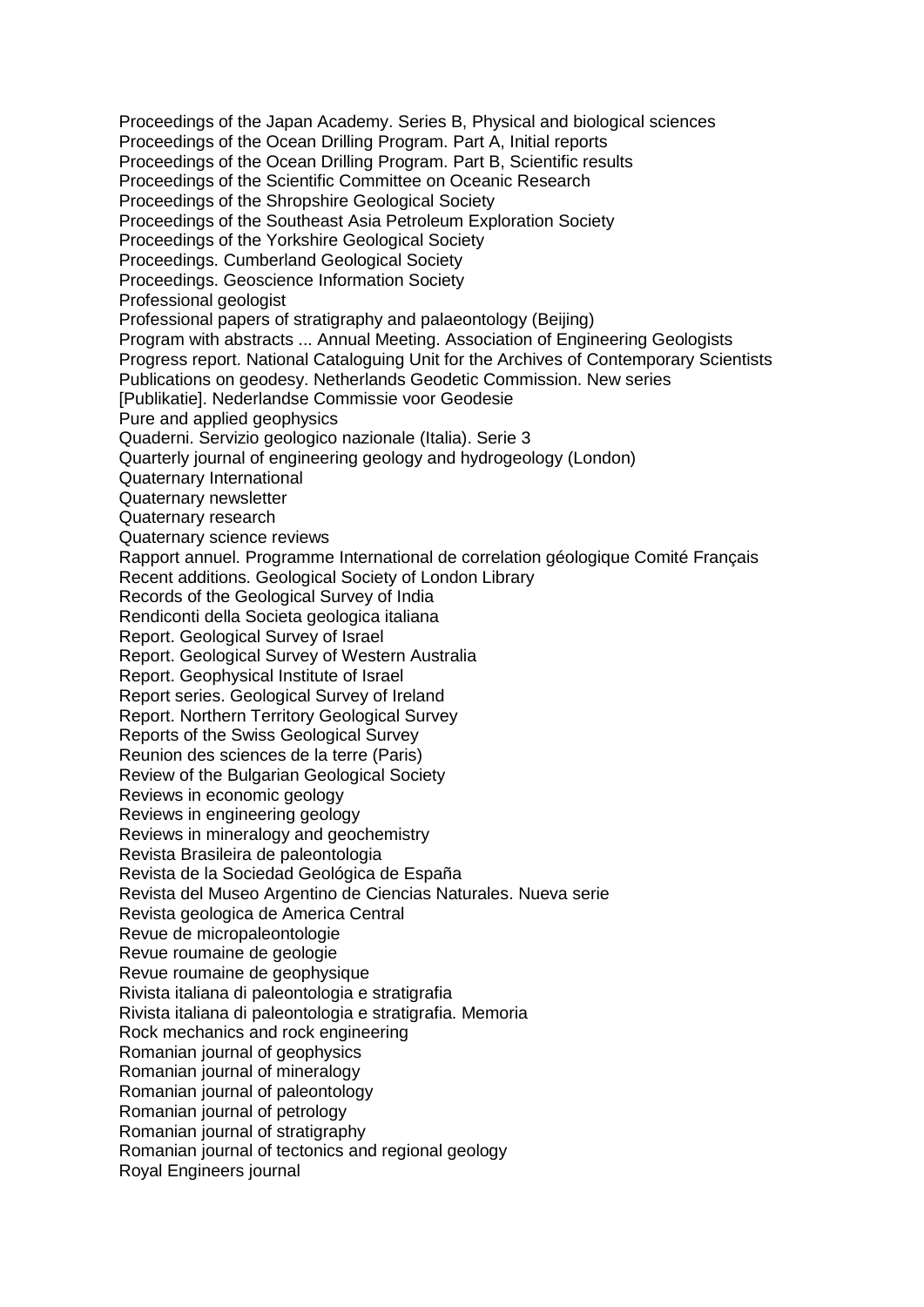Rudarsko-geološko-naftni zbornik (Zagreb) Russian geoscience journals Sbornik geologickych ved. Antropozoikum Sbornik geologickych ved. Geologie Sbornik geologickych ved. Paleontologie Science series. Natural History Museum of Los Angeles County Scientific programme. European Geosciences Union General Assembly Scottish journal of geology Scripta geologica Scriptum: Arbeitsergebnisse aus dem Geologischen Dienst Nordrhein-Westfalen SECED newsletter Sedimentary geology Sedimentology Seismological series. Council for Geoscience (South Africa) SEPM concepts in sedimentology and paleontology SEPM core workshop SEPM reprint series SEPM short course notes SEPM special publication SGA news Short course notes. Geological Association of Canada Short course series. Mineralogical Association of Canada Short report. Zimbabwe Geological Survey Slovak geological magazine South African journal of geology Spanish journal of palaeontology Special paper. Geological Society of America Special papers in palaeontology Special papers. Palaeontological Society of Japan Special publication of the Central Geological Survey (Taiwan) Special publication. Cushman Foundation for Foraminiferal Research Special publication. Egyptian Mineral Resources Authority Special publication. Geochemical Society Special publication. Geological Association of Canada, Mineral Deposits Division Special publication. Geological Society of Australia Special publication. Geological Survey of India Special publication. International Association of Sedimentologists Special publication. Norges geologiske undersøkelse Special publication. Society of Economic Geologists Special publications of the Geological Society of Greece Special publications of the International Association of Volcanology and Chemistry of the Earth's Interior Statistical editions. Institute of Geology and Mineral Exploration (Greece) **Stratigraphy** Studia Geologica Polonica Studia quaternaria Studii si cercetari de geofizica Subsurface memoir. British Geological Survey Supplementary publication. Geological Society (London) Swiss journal of geoscience Teaching earth sciences Technical bulletin. Coordinating Committee for Coastal and Offshore Geoscience Programmes in East and Southeast Asia (CCOP) Technical bulletin. South Pacific Applied Geoscience Commission (SOPAC)